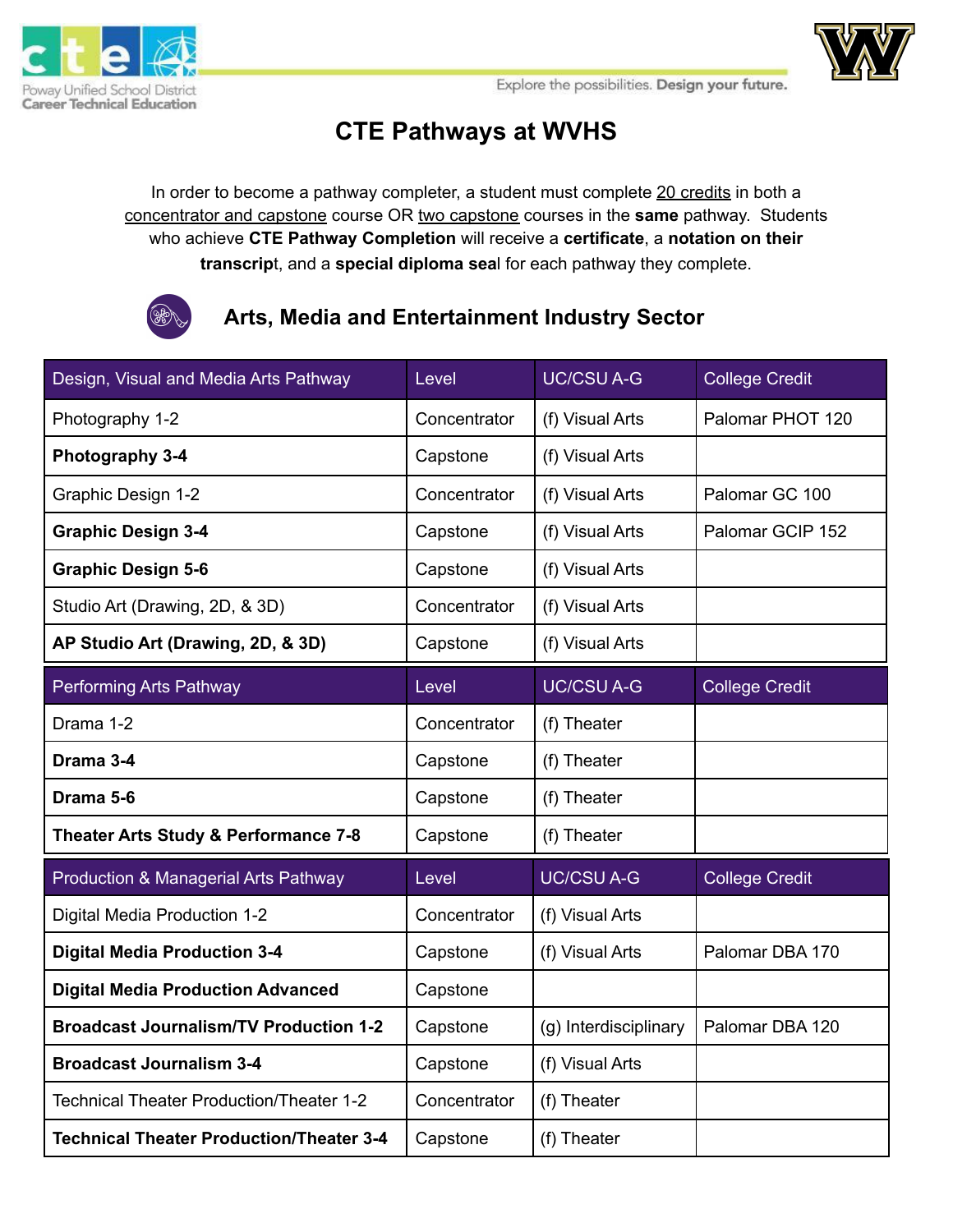

# **Business, Finance and Marketing Industry Sectors**

| <b>Business Management Pathway</b>         | Level        | <b>UC/CSU A-G</b>             | <b>College Credit</b> |
|--------------------------------------------|--------------|-------------------------------|-----------------------|
| <b>Computer Information Systems 1-2</b>    | Concentrator |                               |                       |
| Computer Information Systems Adv.          | Concentrator |                               |                       |
| Web Design 1-2                             | Capstone     | (f) Visual Art                |                       |
| Intro to Finance 1-2                       | Concentrator | (g) Mathematics               | Palomar BUS 136       |
| <b>Economics of Business Ownership 1-2</b> | Capstone     | (g) Hist/Soc. Science         |                       |
| <b>Accounting 1-2</b>                      | Capstone     | (g) Mathematics               | Palomar ACCT 101      |
| <b>Marketing Economics 1-2</b>             | Capstone     | (g) History/Social<br>Science |                       |



Ő

## **Engineering & Architecture Industry Sector**

| <b>Engineering Design Pathway</b>                | Level        | <b>UC/CSU A-G</b> | <b>College Credit</b> |
|--------------------------------------------------|--------------|-------------------|-----------------------|
| PLTW Intro to Engineering Design 1-2             | Concentrator |                   | Palomar ENGR 101      |
| <b>PLTW Honors Principles of Engineering 1-2</b> | Capstone     | (d) Engineering   | Palomar ENGR 126      |
| <b>PLTW Digital Electronics</b>                  | Capstone     | (d) Engineering   |                       |
| Robotics*                                        | Capstone     |                   |                       |

*\*This is an after school course that supports engineering curriculum*

### **Information & Communication Technologies Industry Sector**

| Software & Systems Development Pathway    | Level        | <b>UC/CSU A-G</b> | <b>College Credit</b> |
|-------------------------------------------|--------------|-------------------|-----------------------|
| Intro to Computer Programming 1-2         | Concentrator | (g) Comp Sci      |                       |
| <b>AP Computer Science Principles 1-2</b> | Capstone     | (d) Comp Sci      |                       |
| AP Computer Science A 1-2                 | Capstone     | (c) Mathematics   |                       |
| <b>Data Structures</b>                    | Capstone     | (g) Comp Sci      |                       |